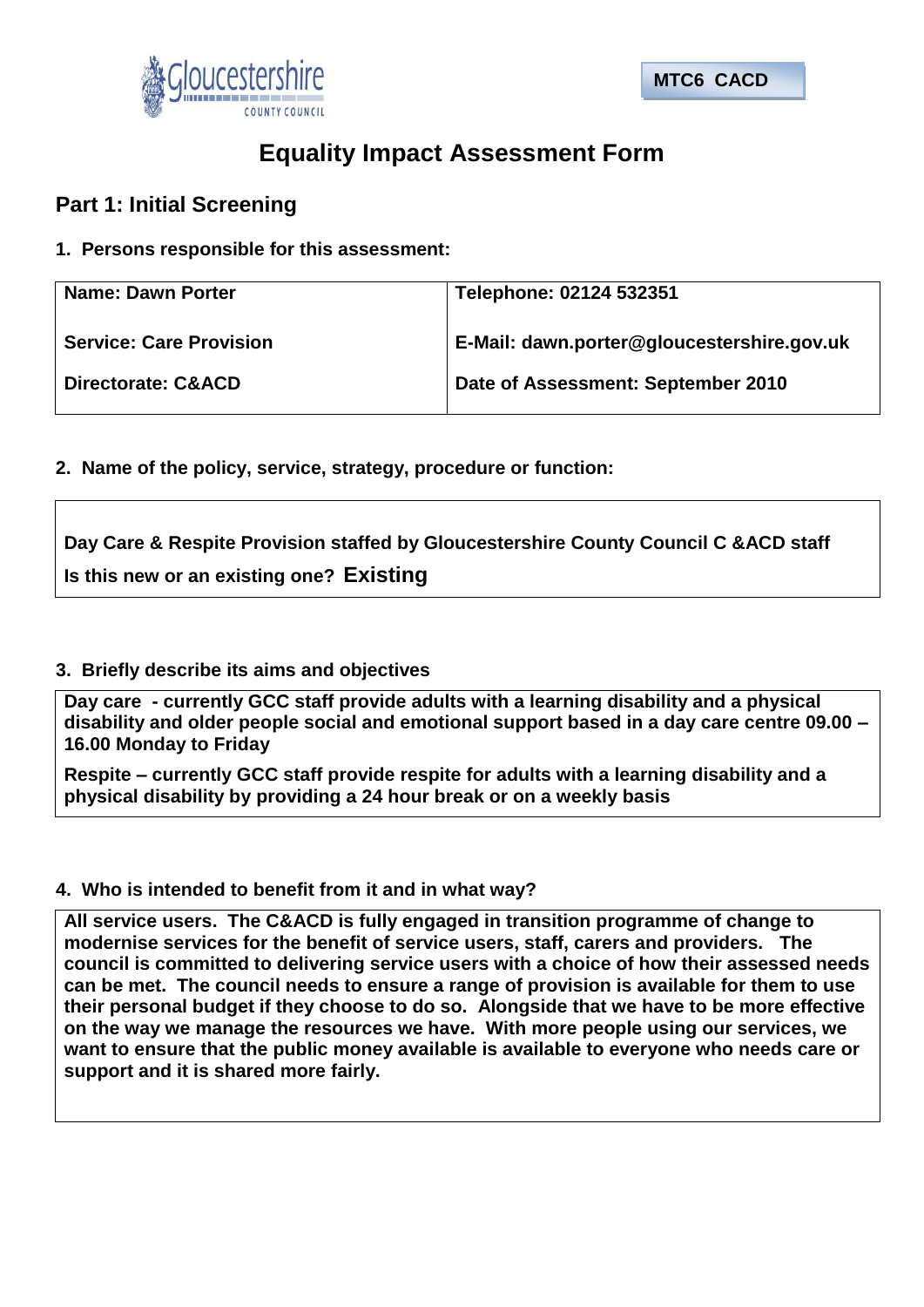### **5. What outcomes are expected?**

**The closing of some centres will allow a wider range of services to be developed and provide each service user the opportunity to choose to have their personal outcomes in a very different way if they want to.** 

**The high cost of GCC services will mean that an increased number of service users needs can be met.** 

**As service users may choose other ways to meet their needs different value for money solutions will become more widely available.** 

### **6. Have you consulted on this policy, service, strategy, procedure or function?**

**Yes**

#### **Details of consultation**

Service Users , providers and carers have been made aware of the proposed changes and the personalisation agenda and the impact this may have on existing services through:

- The consultation and agreement of the Big plan.  $\bullet$
- The Putting People First carers meetings where all receiving a service were invited to attend  $\bullet$
- The Putting People First executive working group  $\bullet$
- The Putting People First partnership management board  $\bullet$
- Learning Disability locality meetings
- Learning Disability partnership board  $\bullet$
- Putting People First workshops , events and newsletters  $\bullet$

#### **7. What evidence has been used for this assessment?**

**??????**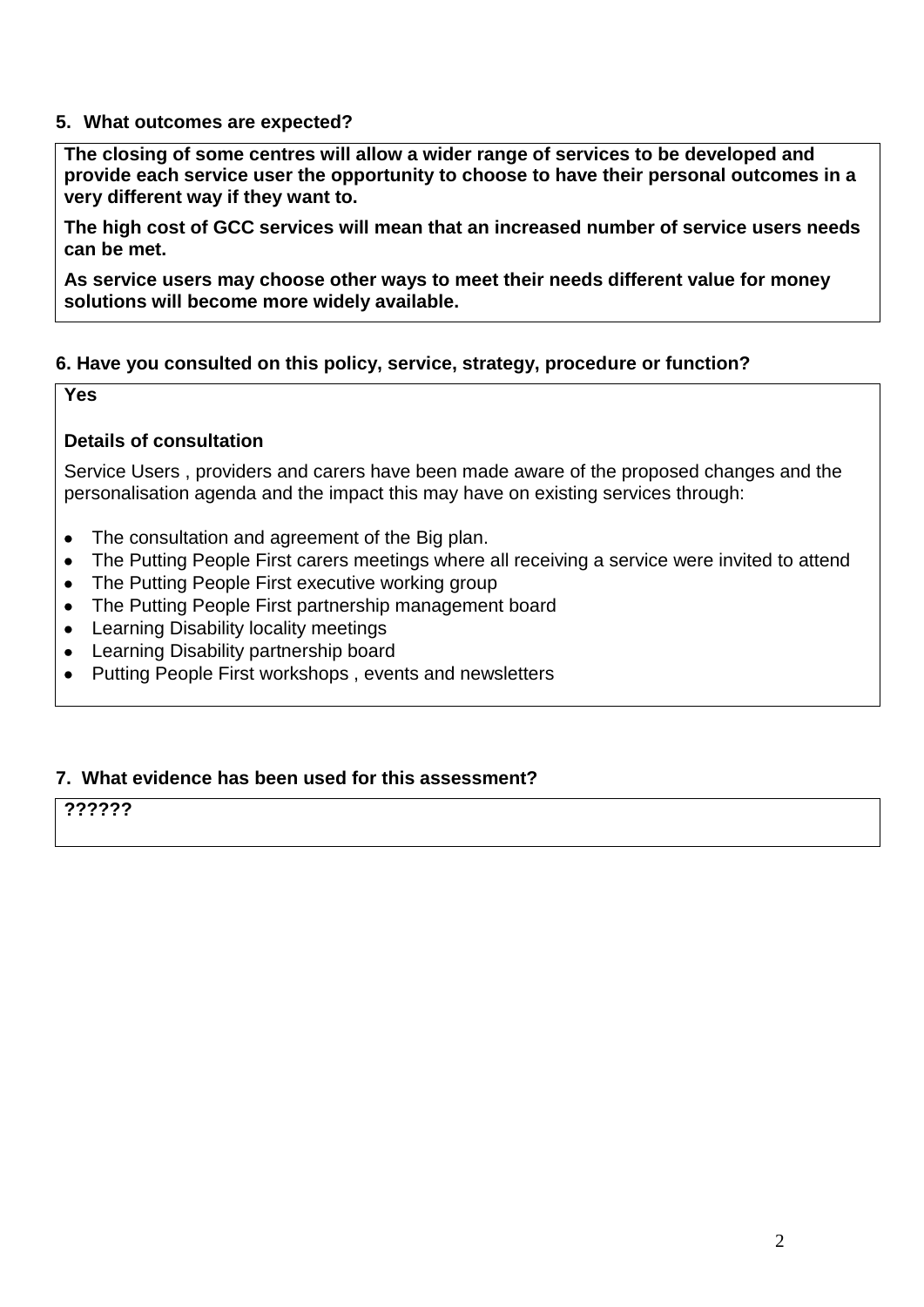# **8. Could a particular group be affected differently in either a negative or positive way?**

## **Please evidence that you have used the Consultation toolkit and planning template<http://staffnet/index.cfm?articleid=5203>**

|                                                     | <b>Negative</b> | <b>Positive</b> | <b>Neutral</b> | <b>Evidence</b>                                                                                                                                                                                                                                        |  |  |
|-----------------------------------------------------|-----------------|-----------------|----------------|--------------------------------------------------------------------------------------------------------------------------------------------------------------------------------------------------------------------------------------------------------|--|--|
| Age                                                 |                 |                 | ✔              | Some service users will be<br>disappointed that they will<br>not be able to attend the                                                                                                                                                                 |  |  |
| <b>Disability</b>                                   | ✔               | ✔               | $\checkmark$   | establishment<br>as<br>same<br>have been for a<br>they<br>number of years and may                                                                                                                                                                      |  |  |
| <b>Gender including</b><br><b>Transgender</b>       | ✓               | $\checkmark$    | $\checkmark$   | miss being part of a group<br>but providing a<br>wider<br>of<br>options<br>range<br>will<br>encourage new providers                                                                                                                                    |  |  |
| <b>Race including</b><br><b>Gypsy and Traveller</b> | ✓               | ✓               | ✔              | to come forward and also<br>allow service users to take<br>part and choose<br>more<br>integrated<br>type<br><b>of</b>                                                                                                                                  |  |  |
| <b>Religion or Belief</b>                           | ✔               |                 | $\checkmark$   | activities.<br>An increased number of                                                                                                                                                                                                                  |  |  |
| <b>Sexual orientation</b>                           | ✔               |                 | ✔              | service users will be able<br>be provided for if<br>to<br>services were reduced or<br>closed.                                                                                                                                                          |  |  |
| Other groups<br><b>Carers</b>                       | ✓               | $\checkmark$    | ✓              | Older carers have gained<br>support via staff<br>from<br>traditional services<br>and<br>they may feel the pressure<br>from not receiving<br>that<br>support. Carers also may<br>feel that the person they<br>support will be unhappy<br>with a change. |  |  |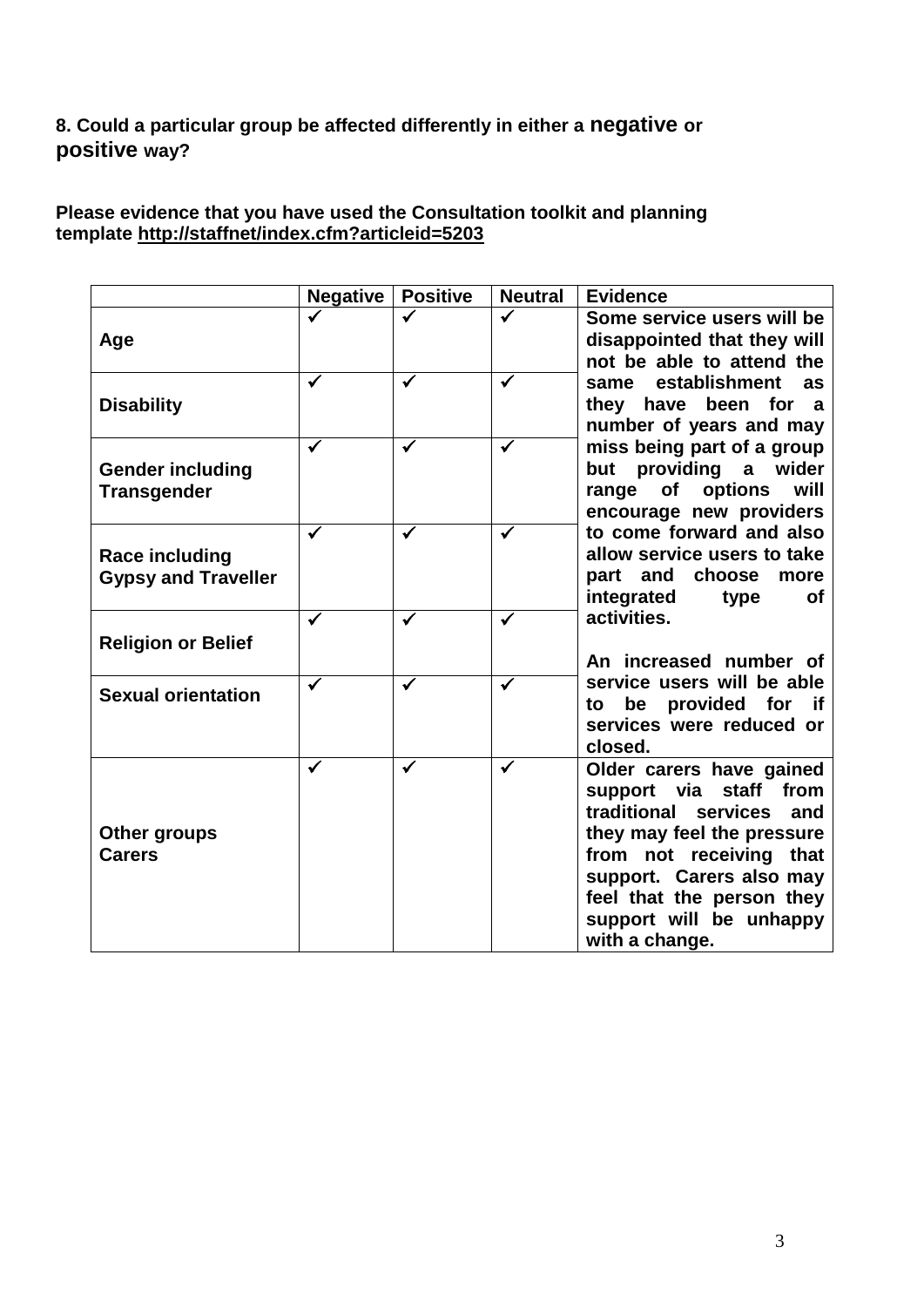|                           | Describe how the proposed                | The reduction or closure     |  |  |
|---------------------------|------------------------------------------|------------------------------|--|--|
|                           |                                          |                              |  |  |
| <b>Community cohesion</b> | activity,<br>policy, strategy,           | of a centre could mean       |  |  |
|                           | service,<br>procedure<br>or <sub>1</sub> | individual carers or         |  |  |
|                           | functions will contribute to             | service users feel isolated. |  |  |
|                           | <b>Community Cohesion.</b>               | The change will help to      |  |  |
|                           | You will need to consider;               | amalgamate the inequity      |  |  |
|                           | is there equality between                | between people who have      |  |  |
|                           | those who will and won't                 | chosen in-house day          |  |  |
|                           | benefit from the proposal                | centres and those who        |  |  |
|                           | there<br>strong<br>are<br>٠              | have chosen other ways of    |  |  |
|                           | relationships<br>between                 | meeting their needs. This    |  |  |
|                           | groups and communities                   | will also support the use    |  |  |
|                           | in the area affected and                 | of direct payments           |  |  |
|                           |                                          | allowing people to           |  |  |
|                           | will the proposed action                 | commission a                 |  |  |
|                           | positive<br>promote                      |                              |  |  |
|                           | relationships                            | personalised service not a   |  |  |
|                           | does the proposal bring                  | block contract.              |  |  |
|                           | groups/ communities into                 |                              |  |  |
|                           | increased contact<br>with                |                              |  |  |
|                           | each other                               |                              |  |  |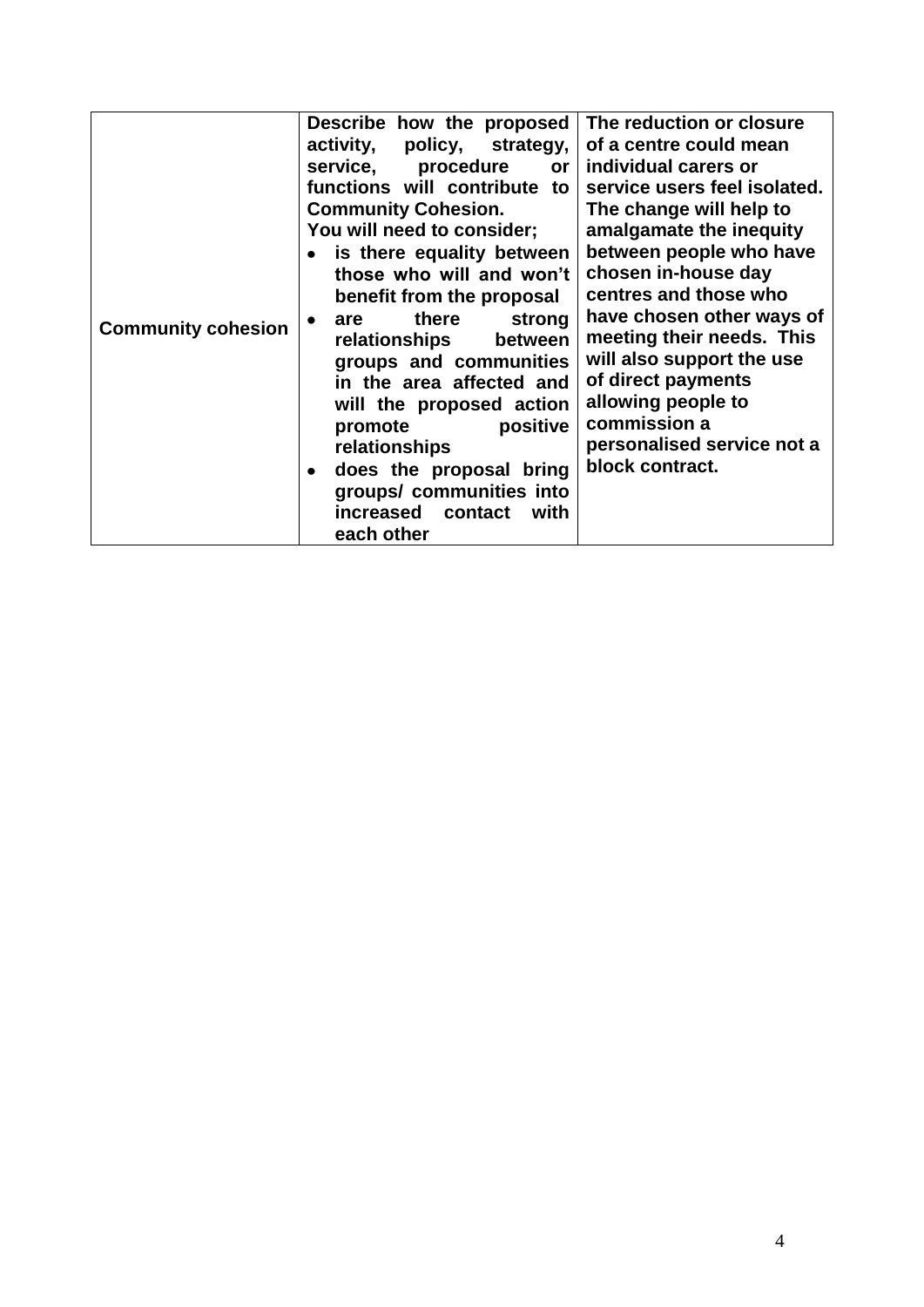## **9. If you have identified a negative impact in Question 8 complete this section**

**Are there any other policies, services, strategies, procedures or functions that need to be assessed alongside this screening?**

**Yes there is – other services that are funded by block contracts or have high unit costs.** 

**Should the policy, service, strategy, procedure or function proceed to a full Equality Impact Assessment?** 

**Yes – as part of any consultation taking place service users and carers presently using services will need to have an opportunity to provide their views.** 

**If the answer is no please give reasons for this decision**

**Date by which full Equality Impact Assessment is to be completed**

**March 2011**

**Declaration**

**We are satisfied that an initial screening has been carried out on this policy, service, strategy, procedure or function \* (delete those which do not apply) and a full Equality Impact Assessment is / is not required.**

**We understand that the Equality Impact Assessment is required by the County Council and that we take responsibility for the completion and quality of this assessment** 

**Completed by: Dawn Porter Date: 24.09.10** 

**Role: Putting People First workstream lead**

**Countersigned by Head of Service <b>Date:** Date:

**Date for Review: March 2011**

# **Please forward an electronic copy to the Equalities Team by emailing**

## **equalities@gloucestershire.gov.uk**

**The original signed hard copy and electronic copy should be kept with your team for audit purposes.**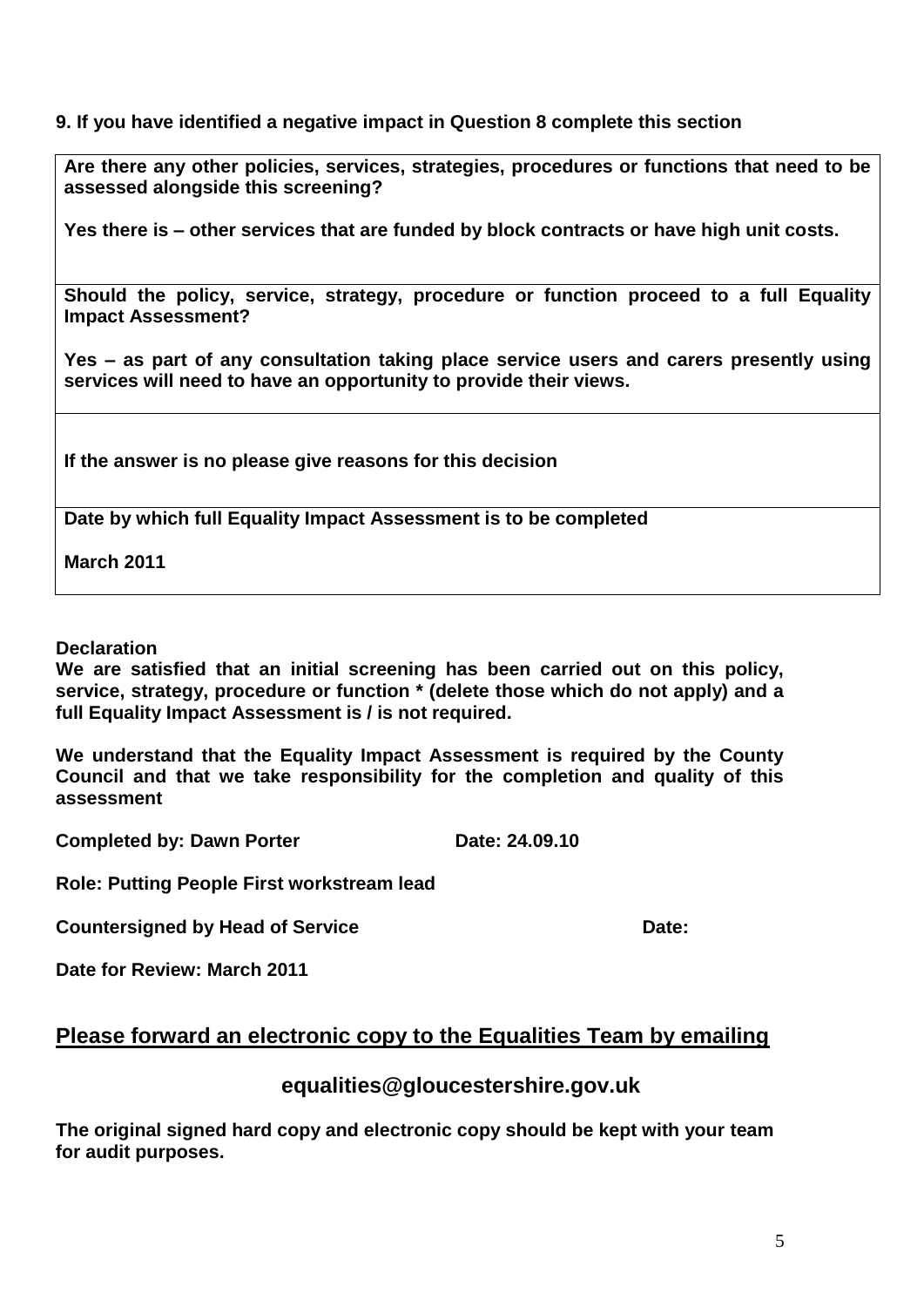# **Part 2: Full Assessment**

## **10. Summarise the negative impacts for each group(s) identified in section 8:**

**Use the Consultation planning template and database to help you to complete this section<http://staffnet/index.cfm?articleid=5203>**

**Merge 11 What previous consultation has taken place or will take place with each equality group either externally or internally?**

## **12. Who was consulted and/or what research was carried out?**

# **13. What does the consultation indicate about the negative impact?**